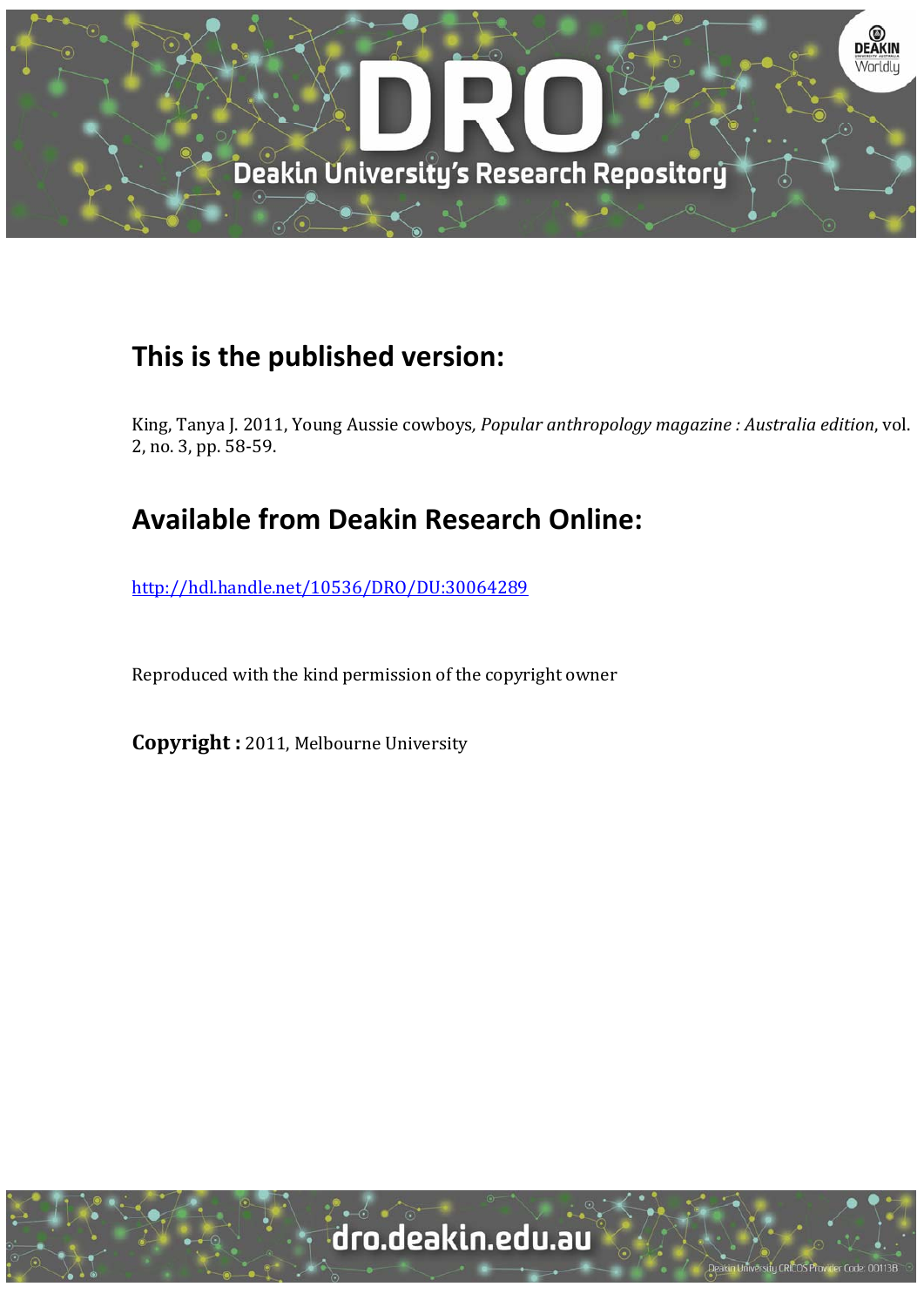Toby Collins and Bryden Atkins [Photograph: Tanya King]

**Press** 

9

ø

**SIGN**